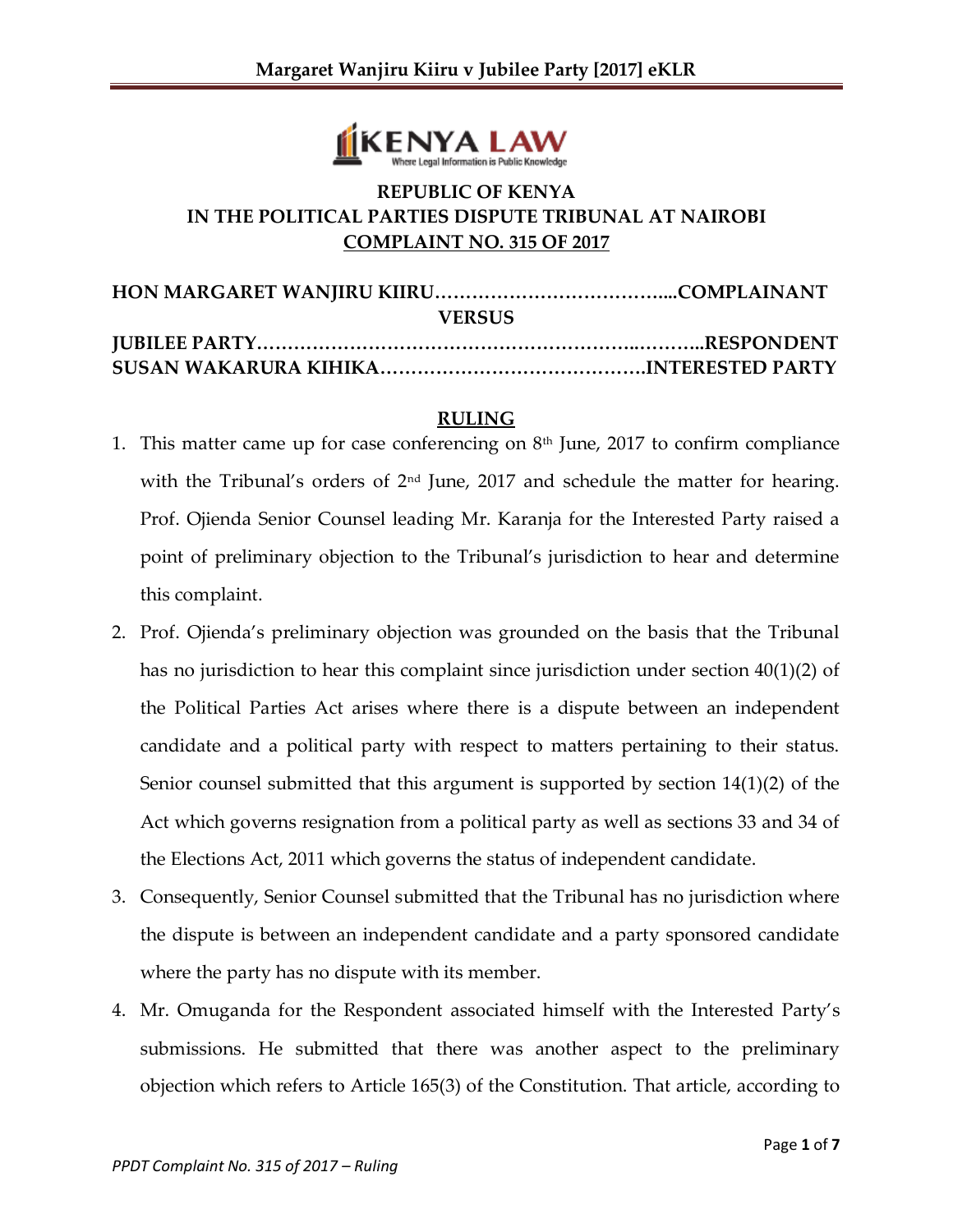counsel, gives exclusive jurisdiction to the where it involves matters of construction of the Constitution. In that regard, as the application before the Tribunal involves the interpretation of the Constitution, the complaint violated the jurisdiction of the High Court. It was therefore argued that the Tribunal had no jurisdiction under Article 165(3).

- 5. Mr. Sore for the petitioner argued that section 40(1)(d) gives the Tribunal jurisdiction between an independent candidate and a political party. He cited the decision of the High Court in *Wiper Democratic Movement of Kenya v Bernard Muia Tom Kiala & another Election Petition Appeal Number 31 of 2017.*
- 6. The petitioner further argued that such a dispute could arise because the Respondent is engaged in illegalities. In this particular case, it was submitted that it is unlawful for a Member of the County Assembly, such as the Interested Party, who also doubles up as the Chair of the Nakuru County Public Service Board to vie for Member of the National Assembly or the Senate.
- 7. In reply, Prof Ojienda submitted that the petitioner had not attempted to answer the question where there's a dispute between the independent candidate and the political party.

## **Analysis**

- 8. It is trite that a preliminary objection arises on a pure point of law which if successfully argued can dispose of the entire claim. See *Mukisa Biscuit Manufacturing v West End Distributors [1969] EA 696*. In this case, the preliminary objection relates to the Tribunal's jurisdiction to hear and determine the present complaint.
- 9. Jurisdiction is what legitimizes a court or Tribunal's adjudicatory powers over any political party dispute before it. It is what breathes life, not just into the disputes before the Tribunal turning them into justiciable claims, but also validates the orders issued by the Tribunal in the final determination of the rights and interests of the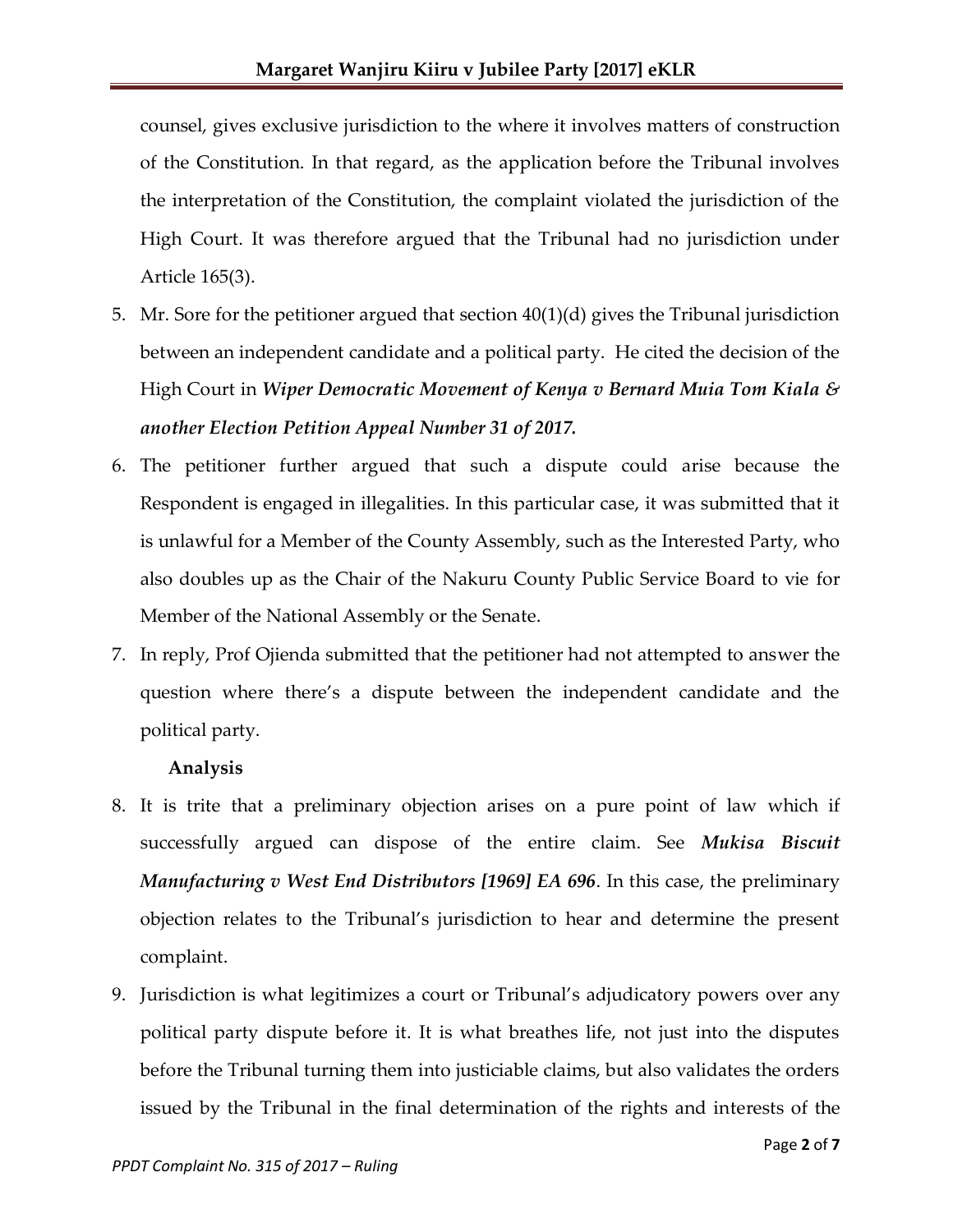parties to the dispute before the Tribunal. Accordingly, we must first satisfy ourselves that we have the jurisdiction to this complaint or we would be bound to down our tools. See *Owners of the Motor Vessel "Lillian S" v Caltex Oil* **(Kenya)** 

## **Ltd [1989] KLR 1.**

- 10. The preliminary objection is grounded on the fact that the Tribunal's jurisdiction under section 40(1)(2) of the Political Parties Act arises only where there is a dispute between an independent candidate and a political party relating to that independent candidate's status.
- 11. Section 40 on which the preliminary objection is grounded is in the following te**r**ms:

**40. Jurisdiction of Tribunal (1) The Tribunal shall determine— (a) disputes between the members of a political party; (b) disputes between a member of a political party and a political party; (c) disputes between political parties; (d) disputes between an independent candidate and a political party; (e) disputes between coalition partners; and (f) appeals from decisions of the Registrar under this Act; (fa) disputes arising out of party primaries.**

12. Contrary to Prof Ojienda's submissions, there is no limitation or delineation of the precise form the dispute under section 40 must take. The example given by Prof Ojienda concerning the status of independent candidates is not the only instance. Other disputes may relate to the use of symbols by independent candidates and political parties. A dispute under section  $40(1)(d)$  may as well arise from infraction of the Political Parties Act, other electoral laws or the Constitution by an independent candidate or a political party. It would be unwise and *ultra vires* for this Tribunal to delineate the categories disputes under section 40(1) must take to be admissible. This is more the case where the relevant statute has no such delineation. A dispute is defined to mean,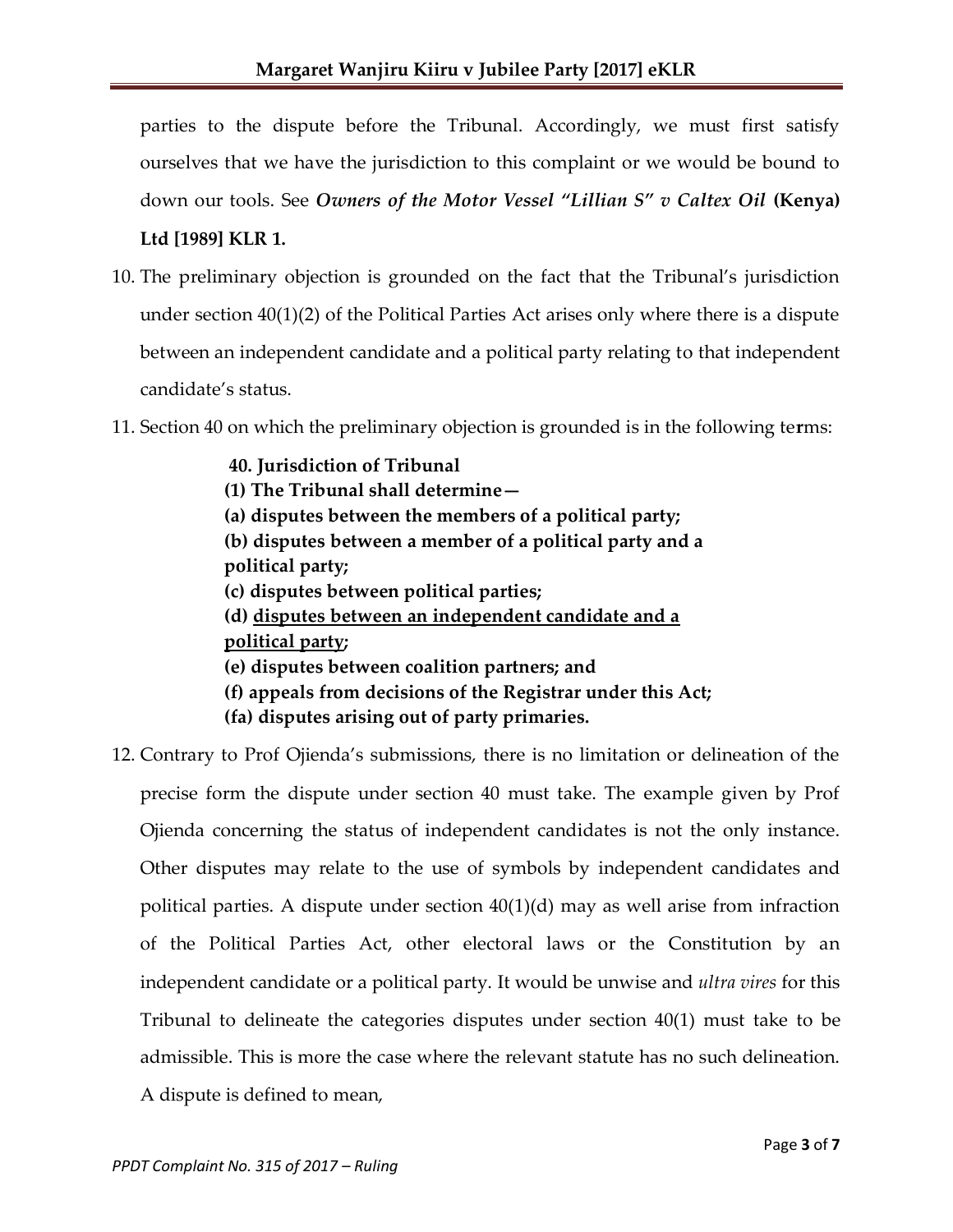13. We are fortified in this finding by the decision of the High Court in *Wiper Democratic Movement of Kenya v Bernard Muia Tom Kiala & another Election Petition Appeal Number 31 of 2017 (2017 eKLR) at para 30* where Onguto J held as follows:

> **Section 40(1)(d) of the Act is in my view relatively clear. The PPDT has the power to adjudicate over disputes between political parties and independent candidates. The Respondent is admittedly an independent candidate. He has recourse under section 40(1)(d) of the Act against a political party if he is aggrieved. His recourse is before the PPDT…In my view it inappropriate to start pigeon-holing types and nature of disputes which ought to fall under section 40(1)(d). It may be a foolhardy exercise because one may never stop. What is important is to ascertain the parties as being an independent candidate and a political party. The next step is to reflect on whether there exists a genuine grievance which warrants the PPDT's interrogation and ultimate intervention. Effectively thus, the exercise of indexation of the disputes which may come in all forms is best left to the PPDT to handle and sieve through.**

14. We are satisfied that there is a cognizable dispute between an independent candidate and a political party, Jubilee Party, relating to the Nakuru Senatorial candidature in the forthcoming elections. That dispute also relates to the Respondent's conduct of the party primaries for that position and therefore falls within this Tribunal's jurisdiction under section 40(1)(fa).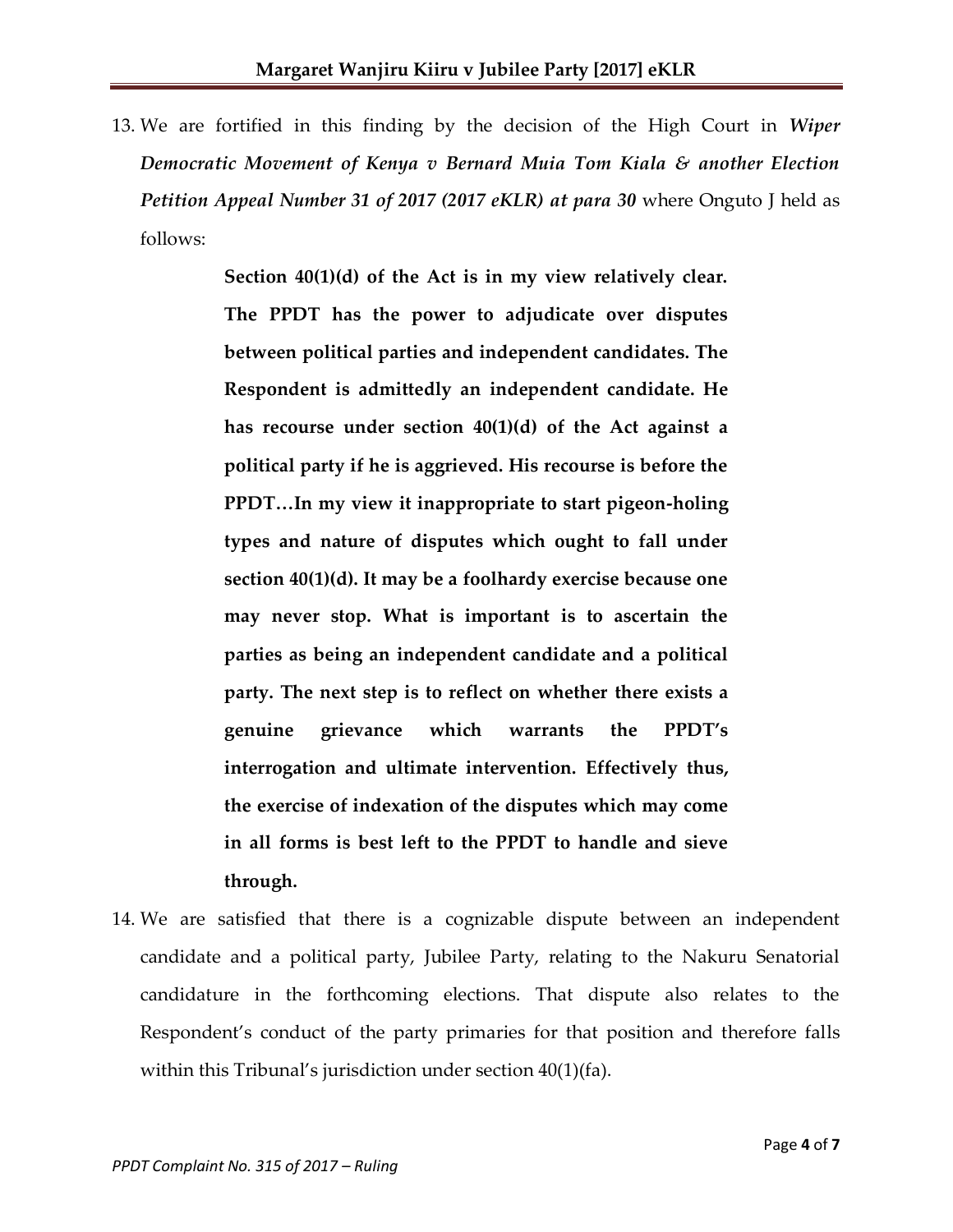*15.* Concerning the submission by Mr. Omuganda that since the petition involves matters of construction of the Constitution and violates the jurisdiction of the High Court under Article 165(3), we can do no more than cite our decision in *Complaint No 200 of 2017 Orange Democratic Movement Party v Jekconia Okungu Ogutu* where we held:

> **We note that this Tribunal is the first port of call for all political party disputes and that invariably all disputes brought before it are for the enforcement of Articles 38, 47 and 91 of the Constitution. It would be an empty exercise of jurisdiction for us to hold that we can sever disputes before us and determine all aspects of the dispute except denials, violations or infringements of, or threats to, rights or fundamental freedoms in the Bill of Rights. The 3rd Respondent did not tell us how a petitioner would surmount the doctrine of** *res judicata* **in having the severed or residual part of his dispute, relating to the enforcement of the Bill of Rights, heard by the High Court. We were not informed how such twin-pronged litigation of political party disputes would be financed by the Kenyan tax payers.**

16. We are similarly bound by the decision of Odunga J in *Charles Otieno Opiyo v Orange Democratic Movement Party [2017] eKLR at para 38* where he held:

> **38. It may be argued that the existence of alternative remedies does not oust the jurisdiction of the Court under Article 165(3)(a) and that that jurisdiction cannot be restricted or limited. On that issue, it is important to note that under Article 165(2)(a) as read with Articles 162(2) and**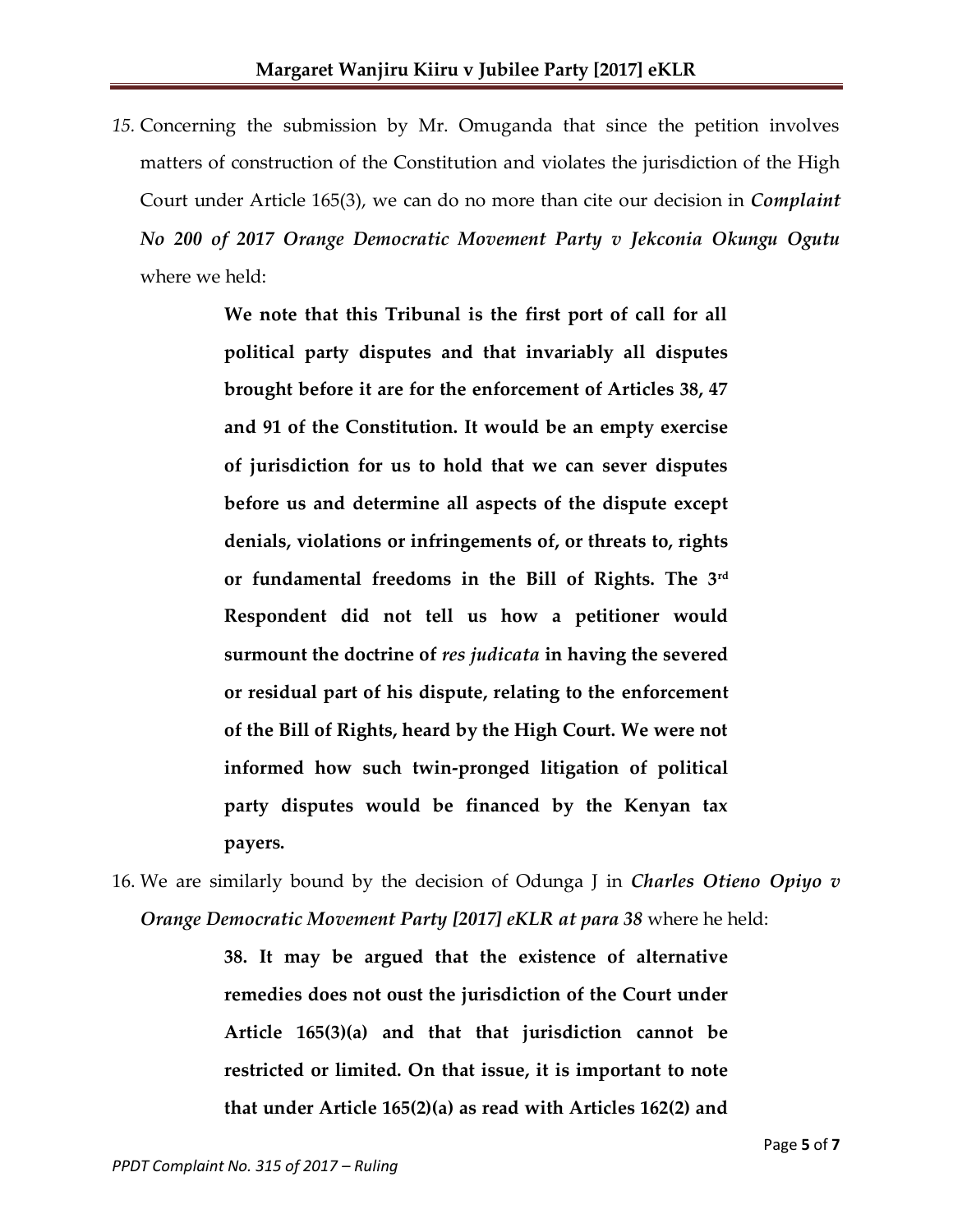**165(5) of the Constitution the High Court has unlimited jurisdiction in Criminal and Civil matters save for matters reserved for the exclusive jurisdiction of the Supreme Court and matters relating to employment and labour relations and the environment and the use and occupation of, and title to, land. However, sovereign power under the Constitution is delegated to inter alia the Judiciary and independent tribunals. The Constitution therefore clearly recognizes the role of independent tribunals in dispute resolution scheme. Accordingly, where there is an alternative remedy provided by an Act of Parliament which remedy is effective and applicable to the dispute before the Court, the Court ought to ensure that that dispute is resolved in accordance with the relevant statute. Accordingly I agree with the decision in Pasmore vs. Oswaldtwistle Urban District Council [1988] A C 887 that where an obligation is created by statute and a specific remedy is given by that statute, the persons seeking the remedy is deprived of any other means of enforcement.**

17. We have said enough to lead us to the conclusion that the preliminary objection is for dismissal. It is dismissed, but with no order as to costs which shall be in the main cause.

**DATED AT NAIROBI THIS 9 TH DAY OF JUNE 2017**

> **…………………………….. Kyalo Mbobu (Chairperson)**

**………………………………**